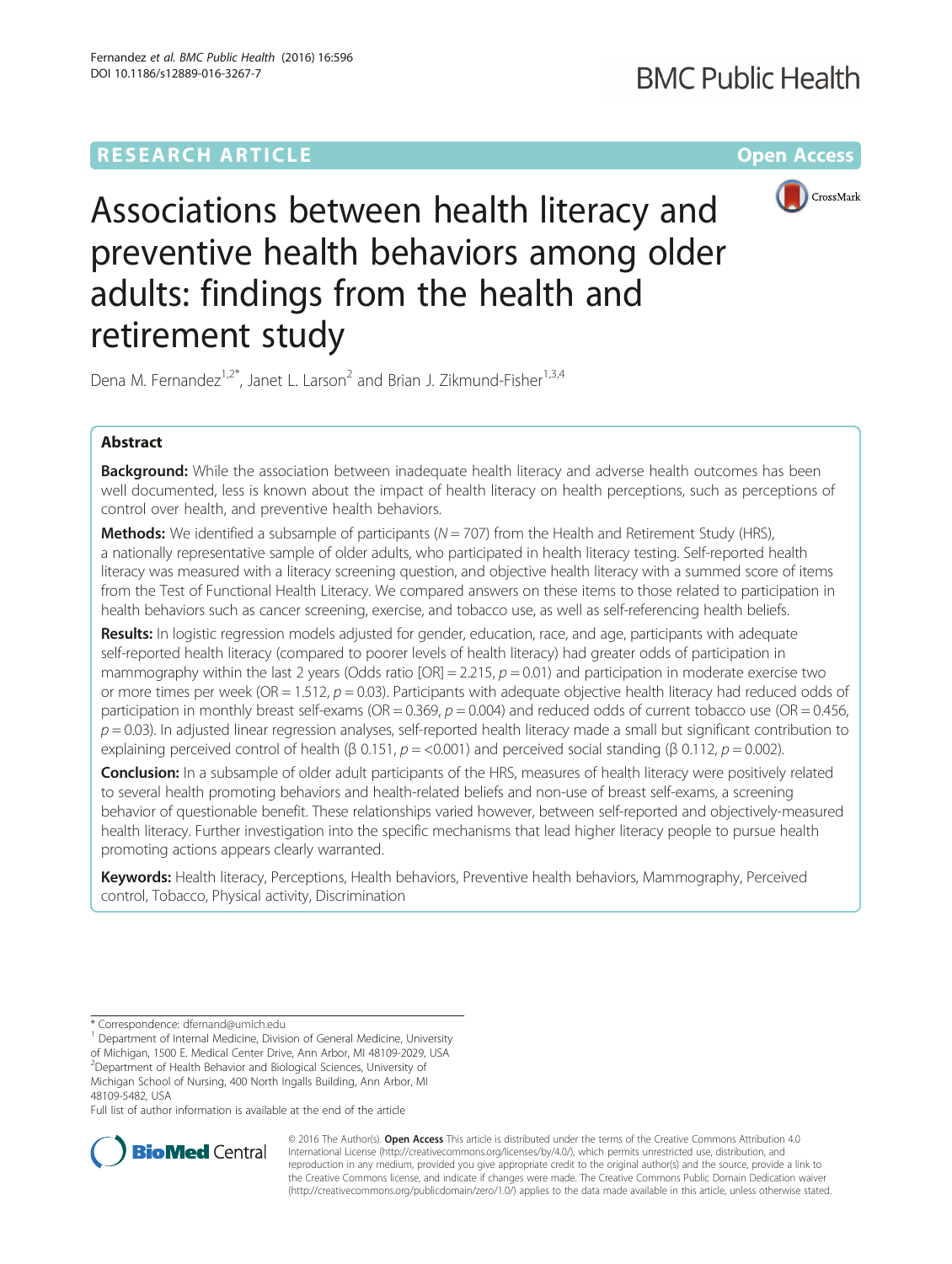## Background

Health literacy, the capacity of individuals to obtain and understand health information needed to make health decisions, is recognized by the Institute of Medicine and the federal government as fundamental to quality health care [\[1](#page-6-0)–[3](#page-6-0)]. However, findings from the National Assessment of Adult Literacy (a nationally representative assessment of literacy among adults in the United States) suggest that health literacy is limited in a third of adults and in a markedly larger portion of older adults [[4, 5](#page-6-0)]. Reports from health literacy research estimate rates of limited health literacy in 33–60 % of adults in outpatient and inpatient settings [\[6](#page-6-0)–[11\]](#page-6-0). Limited health literacy has consistently been shown to be a strong predictor of poorer health outcomes [\[12\]](#page-6-0). Individuals with limited health literacy are prone to greater use of emergency services [[13](#page-6-0)–[15](#page-6-0)], higher rates of hospitalization [\[16](#page-6-0), [17\]](#page-6-0), and higher rates of mortality [\[18, 19](#page-6-0)]. Limited health literacy is also associated with less use of preventive services [[14](#page-6-0), [20](#page-6-0)], and poorer adherence to medication regimens [\[21,](#page-6-0) [22\]](#page-7-0).

The relationship between health literacy and health outcomes is well established, but the mechanisms underlying this relationship are not yet fully understood. Commonly cited theoretical models suggest that health literacy influences health outcomes at least partially through its effect on patients' self-efficacy, knowledge, and health behaviors [[23](#page-7-0)–[25\]](#page-7-0) as well as their health-related perceptions, healthrelated experiences, and familiarity with health concepts [[26](#page-7-0), [27\]](#page-7-0). However, these models have not yet been tested in full, and further work is needed to empirically validate the proposed relationships in these frameworks [\[28](#page-7-0)]. The purpose of this study is to examine relationships between health literacy and health perceptions, and between health literacy and health behaviors in a sample of older adults, a population segment growing in size with a greater rate of chronic conditions, utilization of medical services, and limited health literacy than other age groups.

## Methods

## Study design and data sources

We conducted a secondary analysis of cross-sectional data from supplemental questionnaires administered as part of the Health and Retirement Study (HRS). The HRS is a biennial longitudinal interview survey of U.S. adults over the age of 50 sponsored by the National Institute on Aging and conducted by the Institute for Social Research (ISR) at the University of Michigan ([\[29, 30\]](#page-7-0), The Health and Retirement Study). Employing a multi-stage area probability sampling design, HRS researchers began collecting data on issues of aging, health, and retirement in 1992. Since then, core interviews have been repeated on the original sample, along with newly added cohorts, every two years.

To complement the core surveys, supplemental questionnaires have been administered to both random and purposefully selected respondents. Internet based surveys are one type of supplemental questionnaire for which HRS participants who report regular use of the internet in the core survey are eligible. Internet based surveys are conducted in the alternate years and cover topics including health behaviors and health-related knowledge. In the HRS 2009 Internet Survey, health literacy was additionally assessed; however, only a random subsample was selected to undergo health literacy testing with both reading comprehension and numeracy items. The Psychosocial and Lifestyle Questionnaire (PLQ) is a supplemental questionnaire that was designed to elicit participants' views of their life, health, and well-being. This questionnaire is given to a random 50 % of the core participants who are interviewed face to face; the questionnaire is left behind with them to complete and mail-in.

## Sample

In the present study, data from the HRS 2009 Internet Survey were linked to the HRS 2008 Core Survey to obtain a more comprehensive list of covariates on the same respondents. Household and individual identification numbers were used in order to distinguish persons who participated in both waves. For analysis purposes, we focus on those individuals who were administered the PLQ and offered all of the health literacy questions in the internet survey. Of 5,742 HRS respondents invited to participate in the internet survey, 4,433 participated (yielding a response rate of 77.2 %). Of the 4,433 initial participants that started the internet survey, a total of 4,351 completed the survey. The PLQ was completed by 1,902 of those 4,351, and of those, 707 underwent health literacy testing with both reading comprehension and numeracy items.

# Variables and measurements

## Health literacy

Health literacy was measured in the HRS using items from the Test of Functional Health Literacy (TOFHLA) [[31](#page-7-0)] and a literacy screener [\[32](#page-7-0)]. The TOFHLA is a measure of an individual's ability to read and understand two passages, and to understand and use quantitative information [[31](#page-7-0)]. The HRS employed seven TOFHLA reading comprehension items and seven TOFHLA numeric items. In the present study, respondents are given one point for each correct answer. The data were not normally distributed, so we followed the procedures of Parker et al. [[31](#page-7-0)] and labeled participants with < 60 correct as having inadequate health literacy, those with 60–75 correct as having marginal health literacy, and those with greater than 75 % correct as having adequate health literacy. We dichotomized responses as either adequate or inadequate by merging inadequate and marginal categories [\[33](#page-7-0)–[35\]](#page-7-0). Health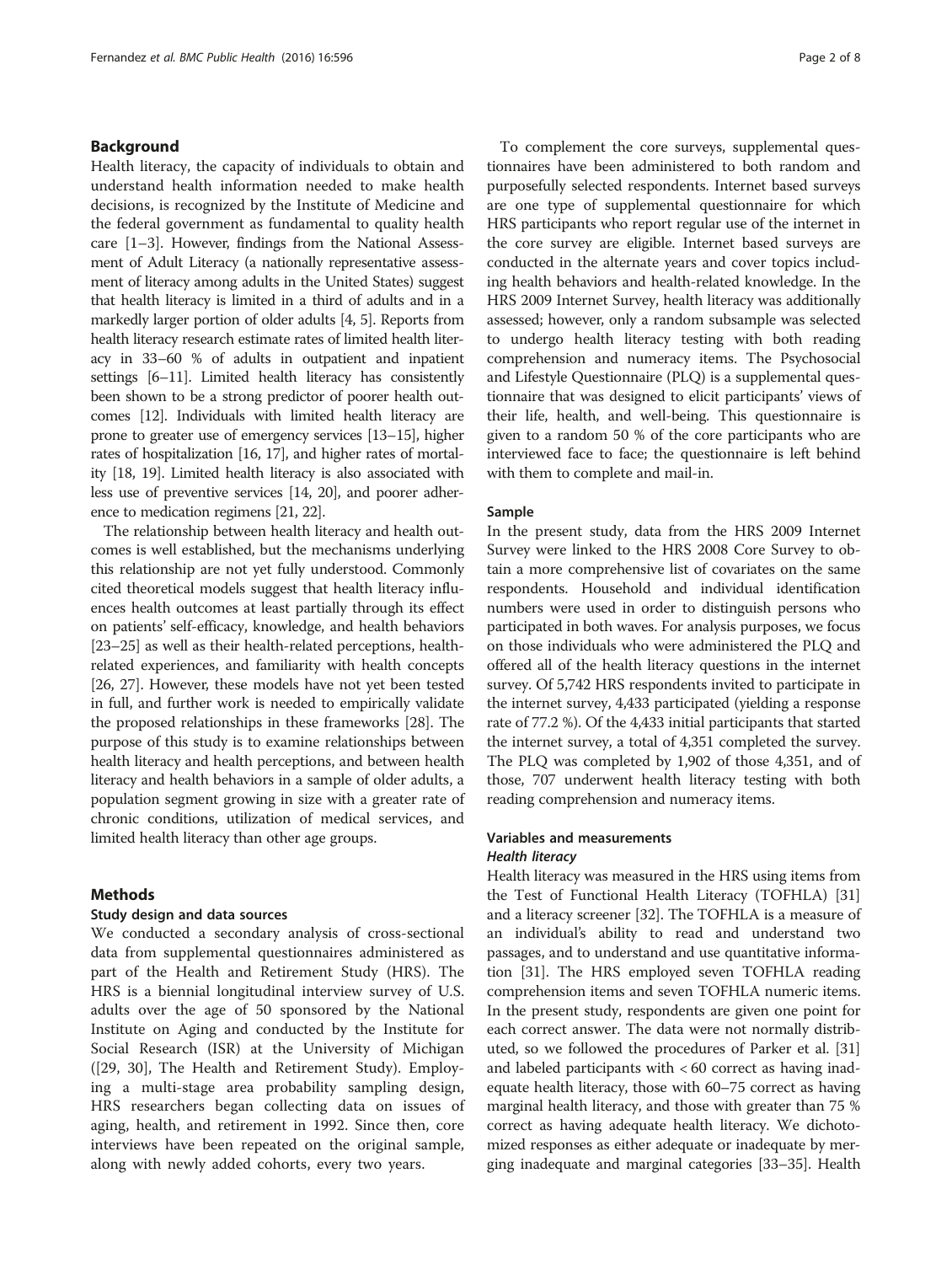literacy determined by these TOFHLA items is termed from here on as objective health literacy.

The Chew health literacy screener is a single item screening question that asks "How confident are you filling out medical forms by yourself?" [\[32](#page-7-0)]. This screening question has been shown to be a valid and reliable predictor of functional health literacy [[32](#page-7-0), [36](#page-7-0)]. Possible responses are on a Likert style scale and range from 0–4, zero being "extremely" and 4 being "not at all." We also dichotomized this variable based on the recommended cut-off of 2 or less to identify adequate health literacy [\[36, 37](#page-7-0)]. Health literacy determined by this screener is termed from here on as selfreported health literacy.

## Dependent variables

We selected perceived control over health and perceived healthcare discrimination as measures of health perceptions plausibly related to health literacy based on positive relationships demonstrated in health literacy research between limited health literacy and healthcare-related patient dissatisfaction, reduced participation, and shame [[38](#page-7-0)–[40\]](#page-7-0). We additionally examined the outcome of perceived social standing because of the well-documented relationships between social standing and the incidence and severity of disease and access to care in the U.S. and other countries [[41](#page-7-0)–[43\]](#page-7-0). We assessed perceived control over health with a single item which asks participants to "Think about a 0 to 10 scale where '0' means 'no control at all' and '10' means 'very much control.' How would you rate the amount of control you have these days over your health?" [\[44\]](#page-7-0). We assessed perceived social standing with the MacArthur Scale of Subjective Social Status [[45](#page-7-0)], which asks participants to select a rung on a ladder that represents where they believe they stand in society, with the top representing those who are doing the best  $(0-10)$ . We assessed perceived healthcare discrimination with a single item that asked "In day-to-day life, how often have any of the following things happened to you?" [You receive poorer service or treatment than other people from doctors or hospitals] (almost every day, at least once a week, a few times a month, a few times a year, less than once a year, never) [\[46, 47](#page-7-0)]. We additionally measured perceptions of risks of colon cancer, risks of colon cancer death, and benefits of colon cancer screening with the following three items: "Out of every 100 people, about how many do you think will die of colon cancer?" (0–100), "Out of every 100 people, about how many will be diagnosed with colon cancer at some time in their lives?" (0–100), and "Do you think regular colon cancer screening for people over age 50 does or does not reduce the risk of dying from colon cancer?" (does/does not/don't know) [\[48](#page-7-0)].

We also measured 8 specific health behaviors: flu immunization, cholesterol testing, mammography, breast

self-examination (BSE), prostate exam, current tobacco use, and moderate and vigorous physical activity. Participants were asked if they had participated in flu immunization in the last 2 years, if they had cholesterol screening within the last 2 years, if they currently smoked, and how often they performed moderate and vigorous physical activity (daily, more than once per week, once per week, 1–3 times per month, hardly ever, or never). Female participants were asked if they had a mammogram within the last 2 years and whether they performed BSE monthly (yes/no); male participants were asked whether they had a prostate exam in the last 2 years.

## Analyses

To examine the associations between health literacy and health perceptions and between health literacy and health behaviors, we first conducted bivariate analyses. Chi-squared tests were used for categorical outcomes and the Yates correction for continuity was applied as recommended for each condition in which there were two categories per variable [[49](#page-7-0)]. The Mann–Whitney  $U$ test was used for the two continuous health perception variables (perceived control over health and perceived social standing). We selected this test because scores were skewed for perceived control over health and perceived social standing.

We conducted multiple regression analyses to evaluate the influence of health literacy on health perceptions and health behaviors. To examine relationships between health literacy and health perceptions, we conducted linear regressions for perceived control of health and perceived social standing. In preliminary analyses we examined normality, linearity, multicollinearity, and homoscedasticity. We checked normal probability plots of the regression standardized residual for normality as well as a scatterplot of the standardized residuals for homoscedasticity and outliers. We also reviewed the correlations tables closely for any strong correlations between the independent variables. We conducted logistic regressions for each categorical health perception variable (including perceived healthcare discrimination and perceived colon cancer risks) and to examine relationships between health literacy and health behaviors, regressing the dichotomous health behaviors (including flu immunization, cholesterol testing, mammography, BSE, prostate exam, current tobacco use, and physical activity) against first objective health literacy and then self-reported health literacy. Each multivariable analysis controlled for the socio-demographic characteristics of gender, education, race, and age because these variables have been previously identified as confounding variables in the relationship between health literacy and health outcomes [\[4](#page-6-0), [50](#page-7-0)–[53\]](#page-7-0).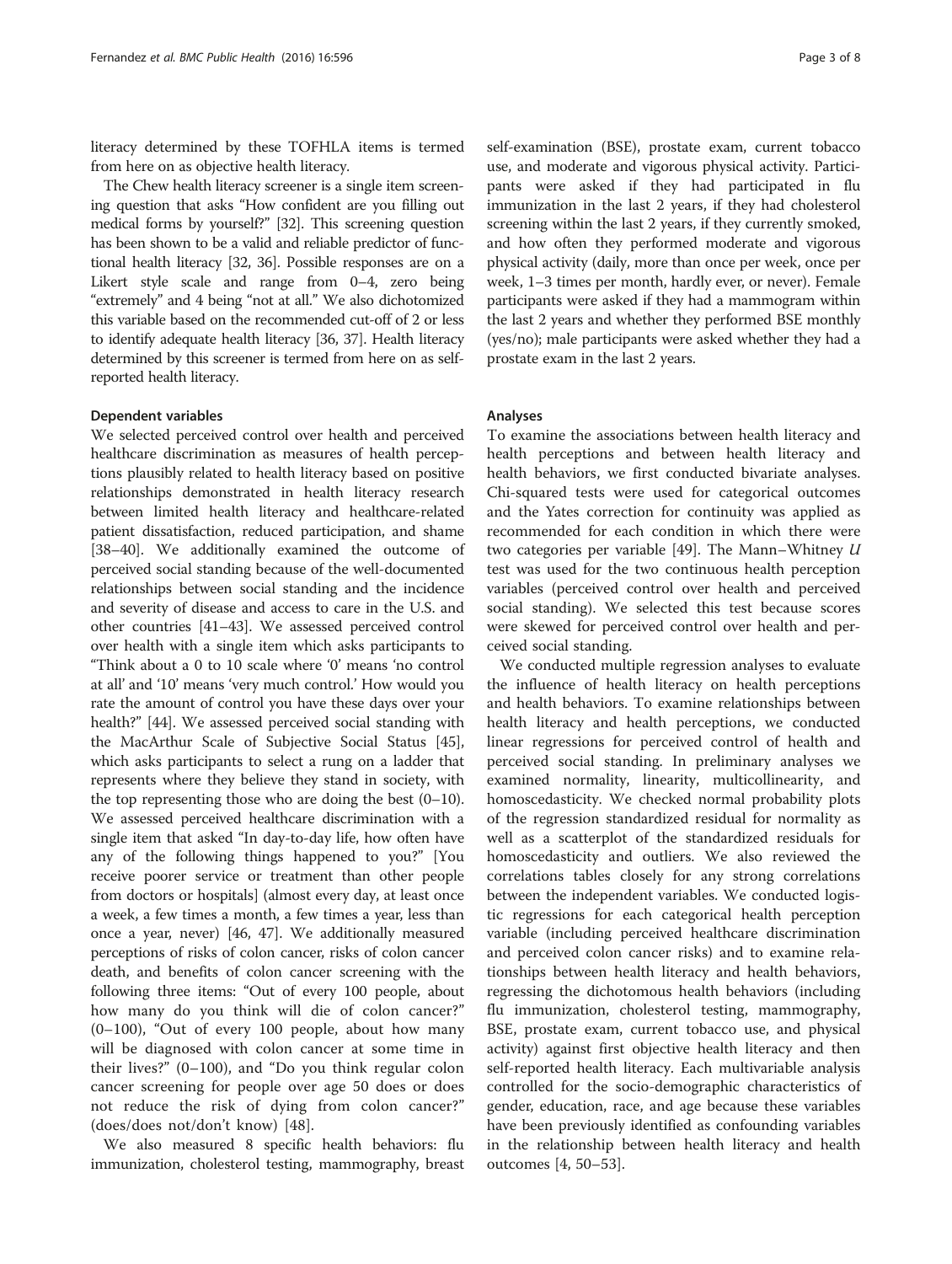## Results

## Sample characteristics

Participants in the final sample  $(N = 707)$  were predominantly white (92), and approximately half were female (57 %). Participants had a mean age of 66, and most were married (81 %). The sample was well educated with almost 95 % of participants having at least a high school education. College educated and post-college educated participants made up 45 and 24 % of the sample respectively. Selfreported health literacy scores ranged from 0–4, with a mean of 0.84 (and standard deviation of 1.02). Objective health literacy scores ranged from 0–14, with a mean score of 12.45 (and standard deviation of 1.72) Table 1.

## Associations of health literacy with health perceptions

In bivariate analyses, there were significant differences between participants with adequate and inadequate selfreported health literacy in perceived control over health,  $Md = 8$  versus  $Md = 7$  respectively,  $(z = -4.91, p = 0.0005)$ , and in perceived social standing,  $Md = 7$  versus  $Md = 6$ 

**Table 1** Characteristics of Participants ( $N = 707$ )

| Characteristic             | Mean $+/-$ SD or % |
|----------------------------|--------------------|
| Age (years)                | $65.80 +/- 9.05$   |
| Gender (Female)            | 57.1               |
| Race/Ethnicity             |                    |
| White                      | 92.1               |
| Black                      | 5.2                |
| Other <sup>a</sup>         | 2.7                |
| Hispanic                   | 4.4                |
| Education                  |                    |
| $0-8$ years                | 1.0                |
| 9-11 years                 | 4.6                |
| 12 years                   | 25.3               |
| College                    | 45.2               |
| Post-college               | 23.9               |
| <b>Marital Status</b>      |                    |
| Married or Live-in Partner | 80.8               |
| Unmarried <sup>b</sup>     | 19.2               |
| Employment                 |                    |
| Employed                   | 36.4               |
| Unemployed <sup>c</sup>    | 12.4               |
| Retired                    | 46.8               |
| Homemaker                  | 4.4                |

Note: Final sample  $N = 707$ . Valid percentages reported due to missing data.  $HTN = hypertension; SD = standard deviation$ 

<sup>a</sup>Other race includes American Indian, Alaskan Native, Asian, and Pacific Islander

disabled, sick or other leave, and one refusal to respond

respectively,  $(z = -4.15, p = <0.0005)$ . Also, compared to participants with inadequate self-reported health literacy, participants with adequate self-reported health literacy were more likely to correctly respond that colon cancer screening does reduce the risk of dying from colon cancer, 89.1 % versus 81.9 %,  $(x^2 = 4.94, p = 0.026)$ .

In adjusted linear regression analyses that evaluated the influence of self-reported health literacy on perceived control over health and perceived social standing, self-reported health literacy made a statistically significant contribution to explaining perceived control of health (β 0.151,  $p = < 0.0005$ ) and perceived social standing (β 0.112,  $p = 0.002$ ), however the R-Square values were weak (0.053 and 0.169 respectively). In adjusted logistic regression models, self-reported health literacy did not significantly influence the likelihood of reporting healthcare discrimination or correctly responding to the colon cancer items (Table [2](#page-4-0)).

Bivariate associations between objective health literacy and health perceptions were not significant. In adjusted linear regression analyses that evaluated the influence of objective health literacy on perceived control over health and perceived social standing, the models were statistically significant but weak, and did not identify objective health literacy as a statistically significant or unique contributor in explaining the rates of perceived control over health or perceived social standing. In adjusted logistic regression models, objective health literacy did not significantly influence the likelihood of reporting healthcare discrimination or correctly responding to the colon cancer items (Table [3](#page-4-0)).

#### Associations of health literacy with behavior variables

In bivariate analyses, significant associations were demonstrated between self-reported health literacy and mammography, moderate physical activity, and tobacco use. Comparing the two groups, participants with adequate self-reported health literacy were more likely to report having a mammogram within the last 2 years (85 % versus 69 %) ( $x^2 = 8.67$ ,  $p = 0.003$ ), more likely to report performing moderate physical activity two or more times per week (66 % versus 54 %) ( $x^2$  = 6.76,  $p$  = 0.009), and less likely to report current tobacco use (8 % versus 14 %)  $(x^2 = 5.08, p)$ = 0.024). In adjusted logistic regression analyses, participants with adequate self-reported health literacy had greater odds (compared to participants with inadequate self-reported health literacy) of participation in mammography (OR = 2.215,  $p = 0.010$ ) and moderate physical activity (OR = 1.512,  $p = 0.033$ ), and a tendency toward lower odds of current tobacco use  $(OR = 0.550, p = 0.054)$ , although this did not reach statistical significance (Table [2](#page-4-0)).

Bivariate analyses between objective health literacy and health behaviors revealed a significant association between objective health literacy and BSE. Women with

<sup>&</sup>lt;sup>b</sup>Unmarried includes separated, divorced, never married, widowed, and one refusal to respond

<sup>&</sup>lt;sup>c</sup>Unemployed includes unemployed and looking for work, laid off,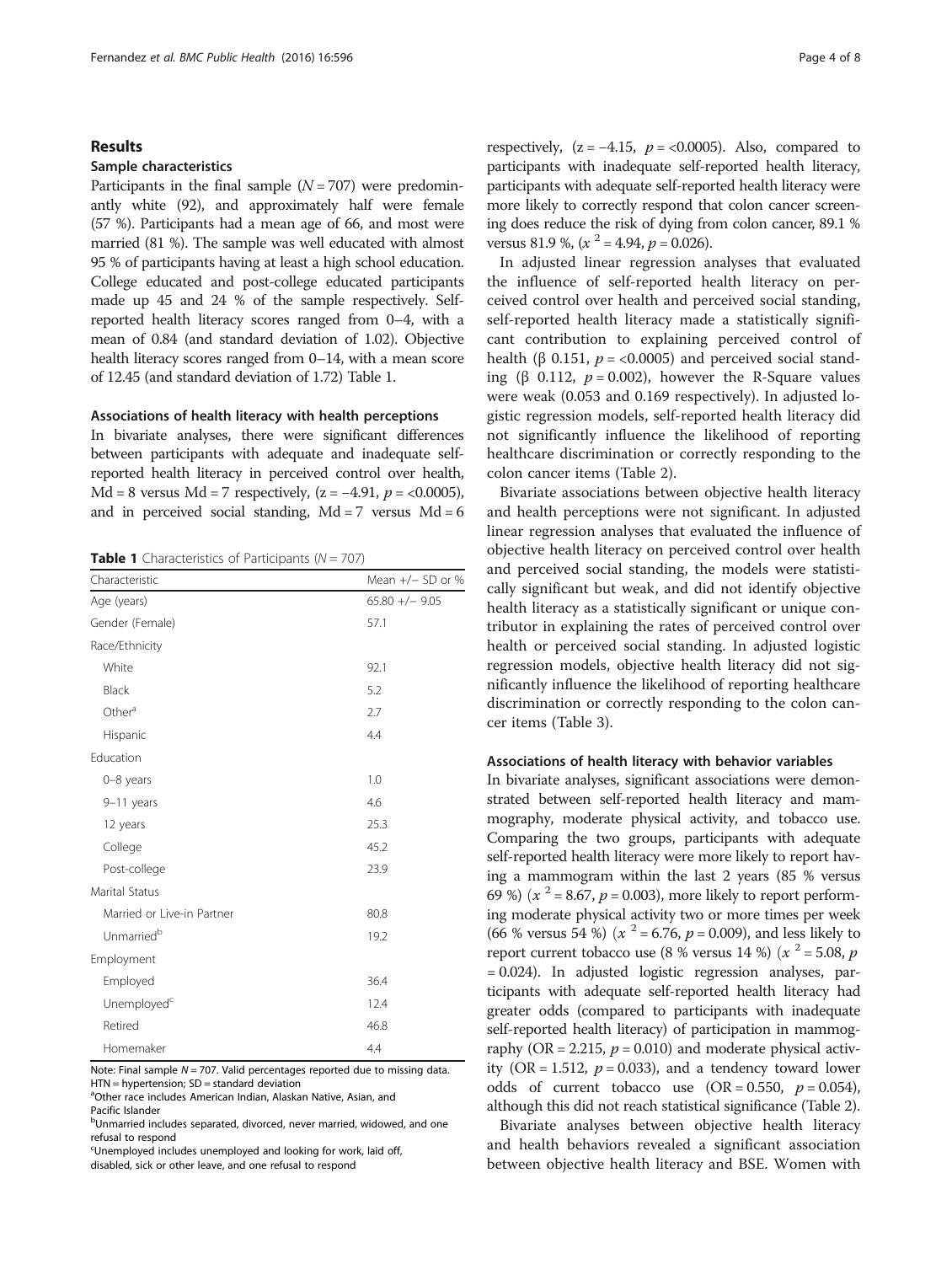| Health perceptions                    | Adjusted <sup>a</sup> OR <sup>b</sup> | $\subset$       | $\mathsf{P}$ |
|---------------------------------------|---------------------------------------|-----------------|--------------|
| Perceived control over health         | $\beta$ (SE) 0.759 ± 0.188            | $\beta$ s 0.148 | < 0.0005     |
| Perceived social standing             | $\beta$ (SE) 0.460 ± 0.147            | $\beta$ s 0.112 | 0.002        |
| Perceived healthcare discrimination   | 0.69                                  | $(0.43 - 1.12)$ | 0.13         |
| Perceptions of colon cancer (correct) |                                       |                 |              |
| Perceived risk of diagnosis           | 1.39                                  | $(0.78 - 2.50)$ | 0.27         |
| Perceived risk of death               | 1.68                                  | $(0.89 - 3.16)$ | 0.11         |
| Perceived benefit of screen           | 1.63                                  | $(0.97 - 2.72)$ | 0.064        |
| Health Behaviors                      |                                       |                 |              |
| Flu immunization                      | 0.94                                  | $(0.62 - 1.43)$ | 0.78         |
| Cholesterol testing                   | 1.41                                  | $(0.77 - 2.59)$ | 0.26         |
| Mammography                           | 2.22                                  | $(1.21 - 4.66)$ | 0.010        |
| Self-breast exam                      | 0.66                                  | $(0.39 - 1.13)$ | 0.13         |
| Prostate examination                  | 1.27                                  | $(0.68 - 2.40)$ | 0.46         |
| Current tobacco use                   | 0.55                                  | $(0.30 - 1.01)$ | 0.054        |
| Moderate Physical activity            | 1.51                                  | $(1.03 - 2.21)$ | 0.033        |
| Vigorous Physical activity            | 1.21                                  | $(0.81 - 1.80)$ | 0.35         |

<span id="page-4-0"></span>Table 2 Multivariate adjusted association of adequate self-reported health literacy with health perceptions and behaviors

<sup>a</sup>Adjusted for age, gender, race, and education

bLogistic regression unless otherwise noted with a β (SE). β; unstandardized slope coefficient. Bs; standardized slope coefficient. SE; Standard Error

adequate objective health literacy were less likely to report monthly BSE compared to those with inadequate objective health literacy (49.4 % versus 72 %) ( $x^{-2} = 8.056$ ,  $p =$ 0.005). In adjusted logistic regression models, women with adequate objective health literacy had reduced odds of reporting participation in monthly BSE (Odds ratio [OR]

 $= 0.369$ ,  $p = 0.004$ ) and reduced odds of reporting current tobacco use (OR = 0.456,  $p = 0.025$ ) (Table 3).

## **Discussion**

To the best of our knowledge, this secondary analysis is the first study to investigate the relationships between

| <b>Table 3</b> Multivariate adiusted association of adequate objective health literacy with health perceptions and behaviors |  |  |  |
|------------------------------------------------------------------------------------------------------------------------------|--|--|--|
|                                                                                                                              |  |  |  |

| Health perceptions                    | Adjusted <sup>a</sup> OR <sup>b</sup> | $\subset$       | P     |
|---------------------------------------|---------------------------------------|-----------------|-------|
| Perceived control over health         | $\beta$ (SE)-0.14 ± 0.21              | $\beta$ s-0.02  | 0.52  |
| Perceived social standing             | $\beta$ (SE)-0.12 ± 0.17              | $\beta$ s-0.03  | 0.47  |
| Perceived healthcare discrimination   | 1.04                                  | $(0.59 - 1.84)$ | 0.90  |
| Perceptions of colon cancer (correct) |                                       |                 |       |
| Risk of diagnosis                     | 1.89                                  | $(0.90 - 3.96)$ | 0.09  |
| Perceived risk of death               | 1.75                                  | $(0.83 - 3.68)$ | 0.14  |
| Perceived benefit of screen           | 1.72                                  | $(0.98 - 3.02)$ | 0.06  |
| Health Behaviors                      |                                       |                 |       |
| Flu immunization                      | 0.93                                  | $(0.58 - 1.51)$ | 0.78  |
| Cholesterol testing                   | 1.72                                  | $(0.86 - 3.44)$ | 0.12  |
| Mammography                           | 1.54                                  | $(0.74 - 3.21)$ | 0.25  |
| Breast self-exam                      | 0.37                                  | $(0.19 - 0.73)$ | 0.004 |
| Prostate examination                  | 1.02                                  | $(0.50 - 2.10)$ | 0.95  |
| Current tobacco use                   | 0.46                                  | $(0.23 - 0.91)$ | 0.025 |
| Moderate physical activity            | 0.94                                  | $(0.61 - 1.46)$ | 0.79  |
| Vigorous physical activity            | 0.93                                  | $(0.59 - 1.46)$ | 0.75  |

<sup>a</sup>Adjusted for age, gender, race, and education

bLogistic regression unless otherwise noted with a β (SE). β; unstandardized slope coefficient. βs; standardized slope coefficient. SE; Standard Error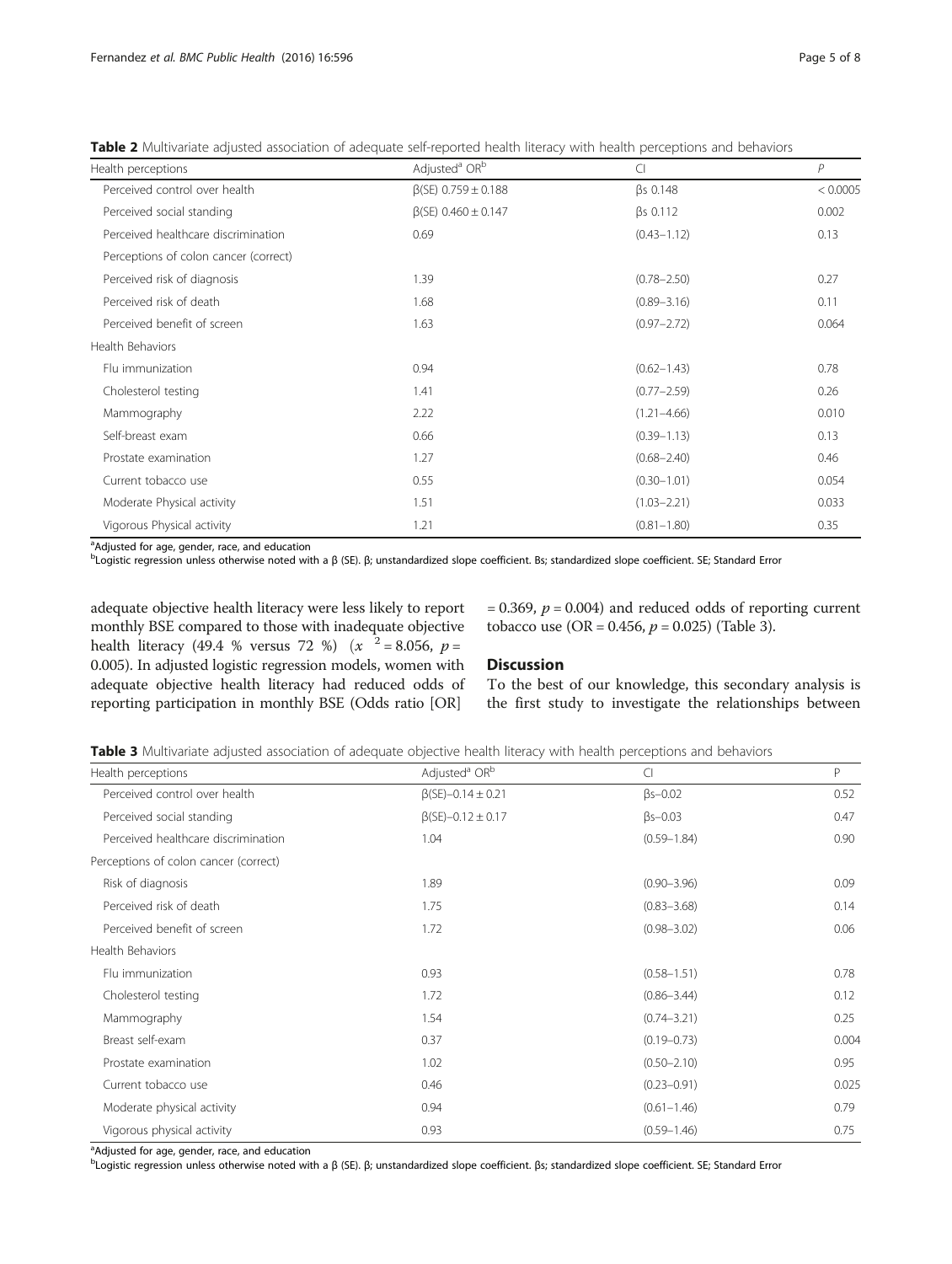health literacy and health behaviors and perceptions in a subsample of a nationally representative sample of adults. The principal findings include significant positive relationships between self-reported health literacy and health behaviors of mammography and physical activity, and perceptions of social standing and control over health. Additionally, significant inverse relationships were noted between objective health literacy and participation in monthly BSE and current use of tobacco.

Findings from this study confirm those of previous studies by demonstrating that women with inadequate self-reported health literacy were less likely to have had a mammogram in the last 2 years [\[20](#page-6-0), [54](#page-7-0)–[56](#page-7-0)]. However the negative relationship observed between objective health literacy and monthly BSE practices in the women in this sample, to our knowledge, has not been identified in previous literature. This finding was unexpected, but is possible that women with lower health literacy are utilizing BSE to replace mammography due to barriers accessing health services, which has been identified as especially challenging for those with inadequate health literacy [\[1](#page-6-0)]. Alternatively, it is possible that women with higher levels of health literacy are aware of the limitations of BSE, which at this time is actually not recommended as a breast cancer screening method by the World Health Organization [[57\]](#page-7-0). Because mammography is known to be effective in reducing breast cancer mortality, and BSE is not [[58\]](#page-7-0), future research is needed to explore the knowledge, beliefs, and breast cancer screening practices of women of all health literacy levels.

Prior research regarding the relationship between health literacy and smoking status is limited and inconsistent. Our results support the findings of Von Wagner et al. [[25](#page-7-0)] that lower health literacy increased the odds of reporting being a current smoker. Our results are not consistent with findings of Baker et al. [[18](#page-6-0)] who found negative associations between health literacy and smoking behaviors, but the relationship lost significance in adjusted analyses. Future research is needed to confirm and describe the relationship between health literacy and tobacco use, and to further explore its underlying mechanisms.

Other important results from the present study include positive relationships between health literacy and perceived social standing. This finding is consistent with those of Van De Heide et al. [\[59](#page-7-0)], who examined the health literacy of the general population of the Netherlands using the Dutch data from the European Health Literacy Survey (HLS-EU) ( $N = 925$ ). They demonstrated significant positive relationships between three of four domains of health literacy and perceived social status. Additionally, the findings from qualitative studies of adults with limited health literacy provide theoretical support for a positive relationship between health literacy and perception of social standing by describing the negative self-perceptions held by individuals with inadequate health literacy. In one study, participants with inadequate health literacy described feeling bad about themselves, worthless, or lazy for not having obtained health literacy [[39\]](#page-7-0). In another study, participants with inadequate health literacy revealed worries that they may be seen by others as a bad people or incompetent members of society [\[60](#page-7-0)].

This study has limitations that must be considered. The first set of limitations is related to external validity. Although sampling methods employed by the HRS were designed to obtain a nationally representative sample, there was some reading involved in all modes used by the HRS to recruit and collect data, which may have led to self-selection bias (those with the lowest literacy refusing to participate in the HRS). The HRS subsample used for this study was invited from the core sample based on their report of regular internet access and use, which may have led to another recruitment bias. Either of these biases may have contributed to the overrepresentation of more educated adults in this sample.

A second set of limitations is related to the measurement of health literacy. Health literacy as a concept is comprised of not only reading and quantitative ability, but an interaction between knowledge, societal, and cultural influences that are difficult to measure [\[1\]](#page-6-0). In fact, experts agree that all existing measures of health literacy are inadequate or incomplete [[61](#page-7-0)] and that none comprehensively assess the capacity of an individual [\[26](#page-7-0)]. In this study, objective health literacy was measured by performance on a limited number of available TOFHLA items. While the Short Test of Functional Health Literacy in Adults (STOFHLA), which is made up 36 TOFHLA items, has had reliability and validity supported in diverse populations [\[18,](#page-6-0) [22, 62\]](#page-7-0), in this study a health literacy index of 14 TOFHLA items was used. This may make comparisons with the TOFHLA or STOFHLA difficult. In addition, the different predictive abilities of the self-report and objective measures demonstrated in this study suggest that they may be assessing related but different constructs. Further studies are needed to closely examine and compare the construct validity of these commonly used measures of health literacy.

Finally, given data limitations, several single item scales were employed in this study. While single literacy screening items have been shown to correlate strongly with well accepted multiple-item health literacy measures [[32](#page-7-0), [36](#page-7-0), [37, 63\]](#page-7-0), other single item variables in this study have unknown validity and utility. Perceived healthcare discrimination was measured with a question from the multiple-item Everyday Discrimination Scale that was modified to inquire about discrimination in the healthcare setting [\[47\]](#page-7-0). Further testing for correlation of this item with validated measures of healthcare discrimination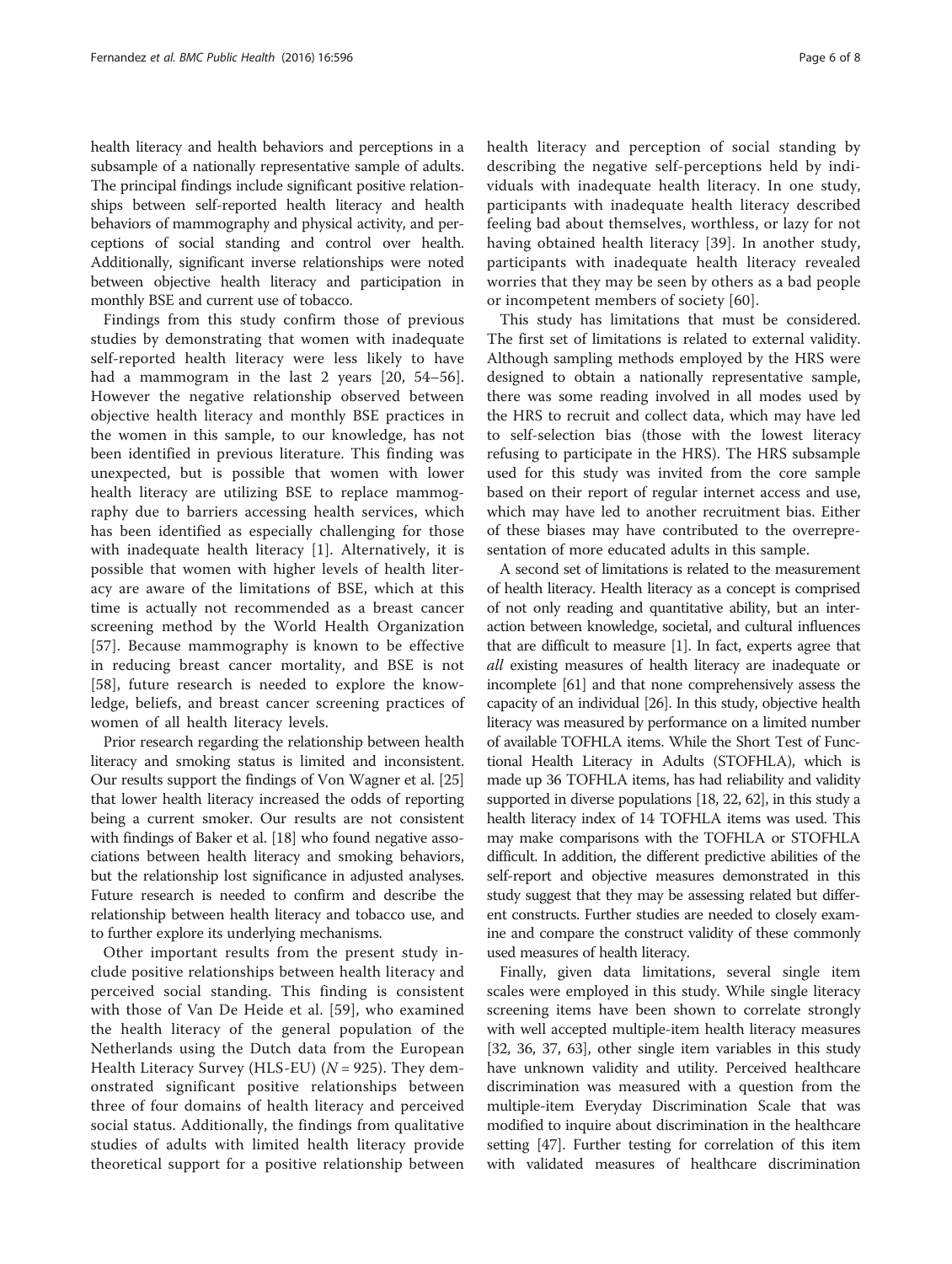<span id="page-6-0"></span>(such as the Discrimination in Medical Settings Scale; [[64](#page-7-0)]) is needed to determine the validity of this question.

## Conclusion

The purpose of this study was to examine relationships between health literacy and health behaviors and perceptions in a sample of older adults. Results provided evidence for significant relationships between health literacy and breast screening behaviors, physical activity, and current tobacco use, as well significant relationships between health literacy and perceived control over health and perceived social standing. Future research is needed to further examine the impact of health literacy on these important health behaviors and to describe the psychosocial experience of individuals with inadequate health literacy.

#### Abbreviations

BSE, breast self-exam; HRS, health and retirement study; OR, odds ratio; PLQ, psychological and Lifestyle Questionnaire; STOFHLA, short test of functional health literacy in adults; TOFHLA, test of functional health literacy in adults

#### Acknowledgements

Thank you to Beth Simmert, PhD, for counsel and training on the HRS data, and to Laura Fernandes, PhD, for advice regarding statistical analyses.

#### Funding

Study funding was provided by the University Of Michigan School Of Nursing New Investigator Award. Support for DMF was generously provided by the University of Michigan Rackham Merit Fellowship Program. Neither program had any role in the design of the study; in the collection, analysis, or interpretation of data; or in the preparation or approval of the manuscript.

#### Availability of data and materials

HRS data are available to registered users at [http://hrsonline.isr.umich.edu/](http://hrsonline.isr.umich.edu/index.php) [index.php.](http://hrsonline.isr.umich.edu/index.php)

#### Authors' contributions

DMF conceived of the study, performed analyses, and drafted the manuscript. JLL and BJZ-F assisted in designing the methodology and revising the manuscript for publication. All authors have read and approved the final version of the manuscript.

#### Competing interests

The authors declare that they have no competing interests.

#### Consent for publication

Not applicable.

#### Ethics approval and consent to participate

The HRS has been approved by the Institutional Review Board at the University of Michigan. The HRS obtains informed verbal consent from voluntary participants and follows strict procedures to protect study participants from disclosure (including maintaining a Federal Certificate of Confidentiality). The public data, made available to registered researchers and used in this study, is de-identified.

#### Author details

Department of Internal Medicine, Division of General Medicine, University of Michigan, 1500 E. Medical Center Drive, Ann Arbor, MI 48109-2029, USA. <sup>2</sup>Department of Health Behavior and Biological Sciences, University of Michigan School of Nursing, 400 North Ingalls Building, Ann Arbor, MI 48109-5482, USA. <sup>3</sup>Department of Health Behavior & Health Education, School of Public Health, University of Michigan, 1415 Washington Heights, Ann Arbor, MI 48109-2029, USA. <sup>4</sup>Institute for Healthcare Policy and

Innovation, Center for Bioethics and Social Sciences in Medicine, 2800 Plymouth Road, Ann Arbor, MI 48109-2800, USA.

Received: 30 July 2015 Accepted: 23 June 2016 Published online: 19 July 2016

#### References

- 1. Nielsen-Bohlman L, Panzer AM, Kindig DA. Institute of Medicine Committee on Health Literacy. In: Health Literacy: A Prescription to End Confusion. Washington, DC: National Academies Press; 2004.
- 2. U.S. Department of Health and Human Services. Office of Disease Prevention and Health Promotion. In: National Action Plan to Improve Health Literacy. Washington, DC: National Institutes of Health; 2010.
- 3. U.S. Department of Health and Human Services. Office of Disease Prevention and Health Promotion. In: Healthy People 2020. Washington, DC: National Institutes of Health; 2011.
- 4. Baker DW, Gazmararian JA, Sudano J, Patterson M, The association between age and health literacy among elderly persons. The Journals of Gerontology. 2000;55(6):S368–74.
- 5. Kutner M, Greenberg E, Jin Y, Paulsen C (2006). The Health Literacy of America's Adults: Results From the 2003 National Assessment of Adult Literacy (Report no. NCES 2006–483). U.S. Department of Education. Washington, DC: US Department of Education, National Center for Education Statistics. Retrieved March 29, 2013 from National Center of Education Statistics website:<http://nces.ed.gov/naal>.
- 6. Gazmararian JA, Baker DW, Williams MV, et al. Health literacy among Medicare enrollees in a managed care organization. JAMA. 1999;281:545–51.
- 7. Schillinger D, Grumbach K, Piette J, et al. Association of health literacy with diabetes outcomes. JAMA. 2002;288:475–82.
- 8. Walker J, Pepa C, Gerard PS. Assessing the health literacy levels of patients using selected hospital services. Clinical Nurse Specialist. 2010;24:31–7.
- 9. Wolf MS, Gazmararian JA, Baker DW. Health literacy and health risk behaviors among older adults. Am J Prev Med. 2007;32:19–24.
- 10. Williams MV, Baker DW, Parker RM, Nurss JR. Relationship of functional health literacy to patients' knowledge of their chronic disease: a study of patients with hypertension and diabetes. Arch Intern Med. 1998;158:166–72.
- 11. Morris NS, Grant S, Repp A, Maclean C, Littenberg B. Prevalence of limited health literacy and compensatory strategies used by hospitalized patients. Nurs Res 2011;60;361–366.
- 12. Berkman ND, Sheridan SL, Donahue KE, Halpern DJ, Crotty K, Low health literacy and health outcomes: an updated systematic review. Ann Intern Med. 2011;155(2):97–107.
- 13. Baker DW, Gazmararian JA, Williams MV. Health literacy and use of outpatient physician services by medicare managed care enrollees. J Gen Intern Med. 2004;19:215–20.
- 14. Cho YI, Lee SY, Arozullah AM, Crittenden KS. Effects of health literacy on health status and health service utilization amongst the elderly. Soc Sci Med. 2008;66:1809–16.
- 15. Murray MD, Tu W, Wu J, et al. Factors associated with exacerbation of heart failure include treatment adherence and health literacy skills. Clinical Pharmacology & Therapeutics. 2009;85:651–8.
- 16. Baker DW, Parker RM, Williams MV, Clark WS. Health literacy and the risk of hospital admission. J Gen Intern Med. 1998;13:791–8.
- 17. Baker DW, Gazmararian JA, Williams MV, Scott T, Parker RM, Green D, et al. Functional health literacy and the risk of hospital admission among medicare managed care enrollees. Am J Public Health. 2002;92: 1278–83.
- 18. Baker DW, Wolf MS, Feinglass J, Thompson JA, Gazmararian JA, Huang J. Health literacy and mortality among elderly persons. Arch Intern Med. 2007;167(14):1503–9.
- 19. Sudore RL, Yaffe K, Satterfield S, Harris TB, Mehta KM, Simonsick EM, et al. Limited literacy and mortality in the elderly: the health, aging, and body composition study. J Gen Intern Med. 2006;21:806–12.
- 20. White S, Chen J, Atchison R. Relationship of preventive health practices and health literacy: a national study. Am J Health Behav. 2008;32(3):227–42.
- 21. Kripilani S, Gatti ME, Jacobsen TA. Association of age, health literacy, and medication management strategies with cardiovascular medication adherence. Patient Educ Couns. 2010;81:177–81.